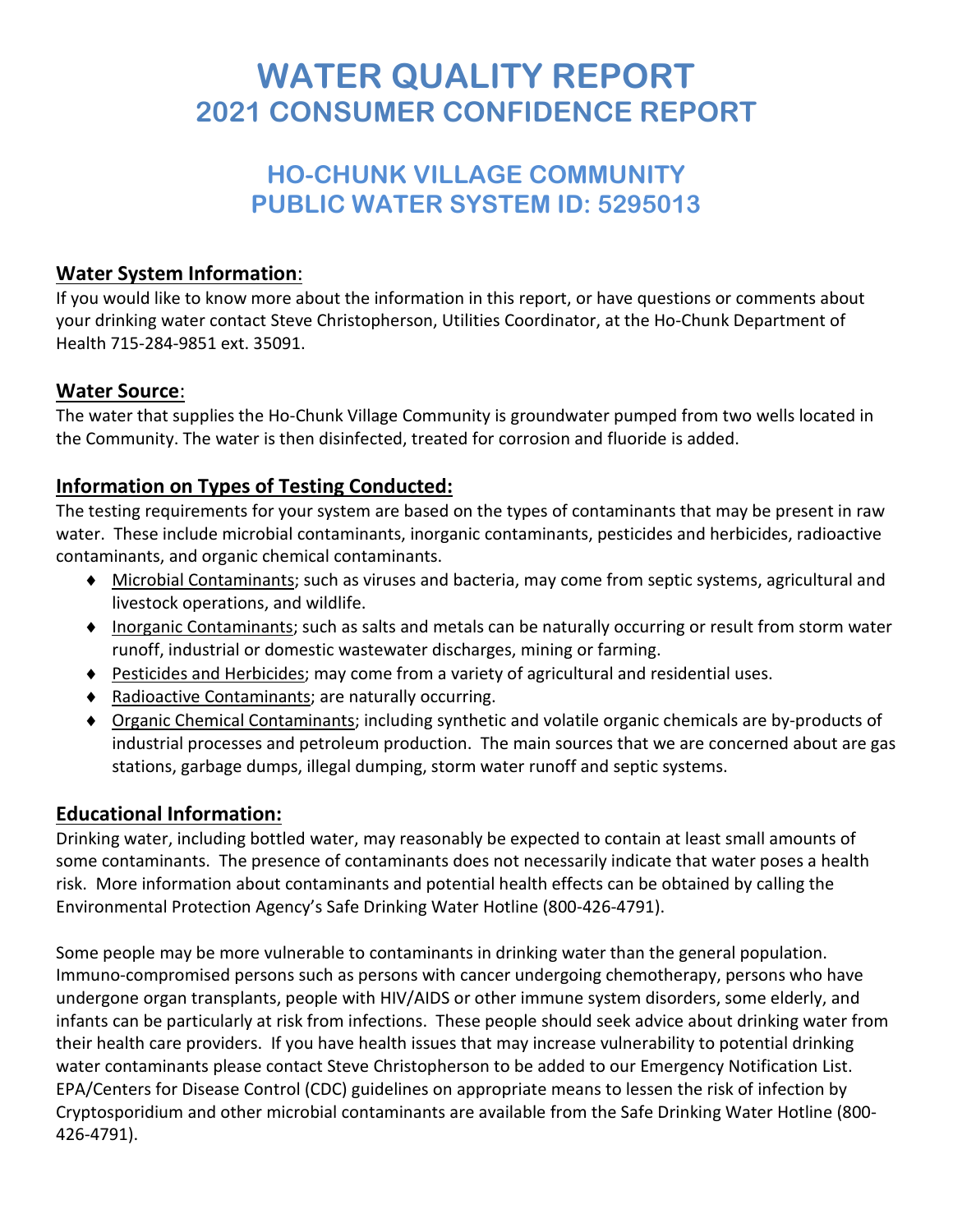## **Abbreviations and Definitions Used in the Report**:

- AL Action Level: The concentration of a contaminant that, if exceeded, triggers treatment or other requirements that a water system must follow.
- MCL Maximum Contaminant Level: The highest level of a contaminant that is allowed in drinking water. MCL's are set as close to the MCLG's as feasible using the best available treatment technology.
- MCLG Maximum Contaminant Level Goal: The level of contamination in drinking water below which there is no known or expected risk to health. MCLG's allow for a margin of safety.
- ppm Parts per Million or milligrams per liter (mg/l).
- ppb Parts per Billion or micrograms per liter (ug/l).
- pCi/L Pico Curies per Liter: A measure of radioactivity.
- <1 Less than 1 (One) and not further definable.
- N/A Not Applicable
- TTHM Total Trihalomethanes
- HHA Haloacetic Acids

#### **Detected Contaminants:**

The table below lists all of the drinking water contaminants that we detected during the calendar year of this report. The presence of contaminants in the water does not necessarily indicate that the water poses a health risk. Unless otherwise noted, the data presented in this table is from testing done in the calendar year of the report. The EPA requires us to monitor for certain contaminants less than once per year because the concentrations of these contaminants do not change frequently. Some of the data though representative of the water quality, may be more than one year old.

| Contaminants                      | <b>MCLG</b> | <b>MCL</b> | Your  | Range |      | Sample  | Violation | <b>Typical Source</b>                                                                             |  |  |  |  |  |
|-----------------------------------|-------------|------------|-------|-------|------|---------|-----------|---------------------------------------------------------------------------------------------------|--|--|--|--|--|
| (Units)                           |             |            | Water | Low   | High | Date    |           |                                                                                                   |  |  |  |  |  |
| <b>Inorganic Contaminants</b>     |             |            |       |       |      |         |           |                                                                                                   |  |  |  |  |  |
| Barium (ppb)                      | 2000        | 2000       | 30.4  |       |      | 8/4/21  | No        | Discharge of drilling wastes;<br>Discharge from metal refineries;<br>Erosion of natural deposits. |  |  |  |  |  |
| Arsenic (ppb)                     | $\mathbf 0$ | 10         | 1.9   |       |      | 8/4/21  | No        | Erosion of natural deposits;<br>water additive for dental<br>purposes.                            |  |  |  |  |  |
| Copper (ppb)                      | 1300        | AL<br>1300 | 130.5 | 17.7  | 149  | 9/10/19 | <b>No</b> | Erosion of natural deposits;<br>corrosion of household<br>plumbing; wood preservatives.           |  |  |  |  |  |
| <b>Volatile Organic Compounds</b> |             |            |       |       |      |         |           |                                                                                                   |  |  |  |  |  |
| Bromodichloro<br>methane (ppb)    | N/A         | 80         | 0.28  |       |      | 5/13/20 | No        | Pollution from factories using<br>solvents and degreasers,<br>chemical spills, industrial waste.  |  |  |  |  |  |
| Chloroform<br>(ppb)               | N/A         | 80         | 0.26  |       |      | 5/13/20 | <b>No</b> | Pollution from factories using<br>solvents and degreasers,<br>chemical spills, industrial waste.  |  |  |  |  |  |